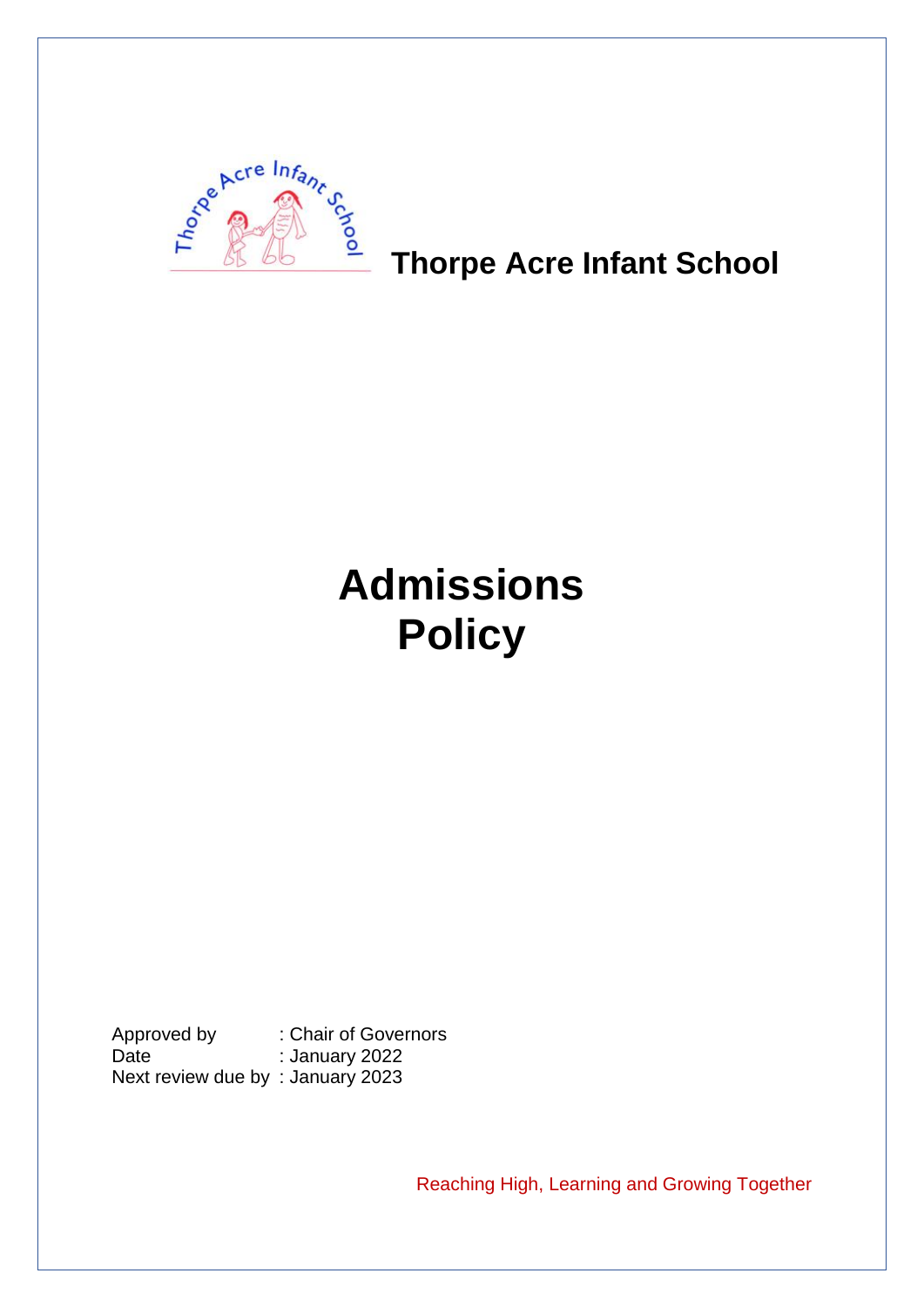#### **Safeguarding Statement**

At Thorpe Acre Infant School, we respect and value all children and are committed to providing a caring, friendly and safe environment for all our pupils so they can learn, in a relaxed and secure atmosphere. We believe every pupil should be able to participate in all school activities in an enjoyable and safe environment and be protected from harm. This is the responsibility of every adult employed by, or invited to deliver services at Thorpe Acre Infant School. We recognise our responsibility to safeguard all who access school and promote the welfare of all our pupils by protecting them from physical, sexual and emotional abuse, neglect and bullying.

#### **GDPR Statement**

The school has arrangements in place to ensure that all personal data records held by the school are obtained, processed, used and retained in accordance with the principles of data protection (based on the Data Protection Acts).

#### **Equality Impact Statement**

We have carefully considered and analysed the impact of this policy on equality and the possible implications for pupils with protected characteristics, as part of our commitment to meet the Public Sector Equality Duty (PSED) requirement to have due regard to the need to eliminate discrimination, advance equality of opportunity and foster good relations.

### **Contents**

<span id="page-1-0"></span>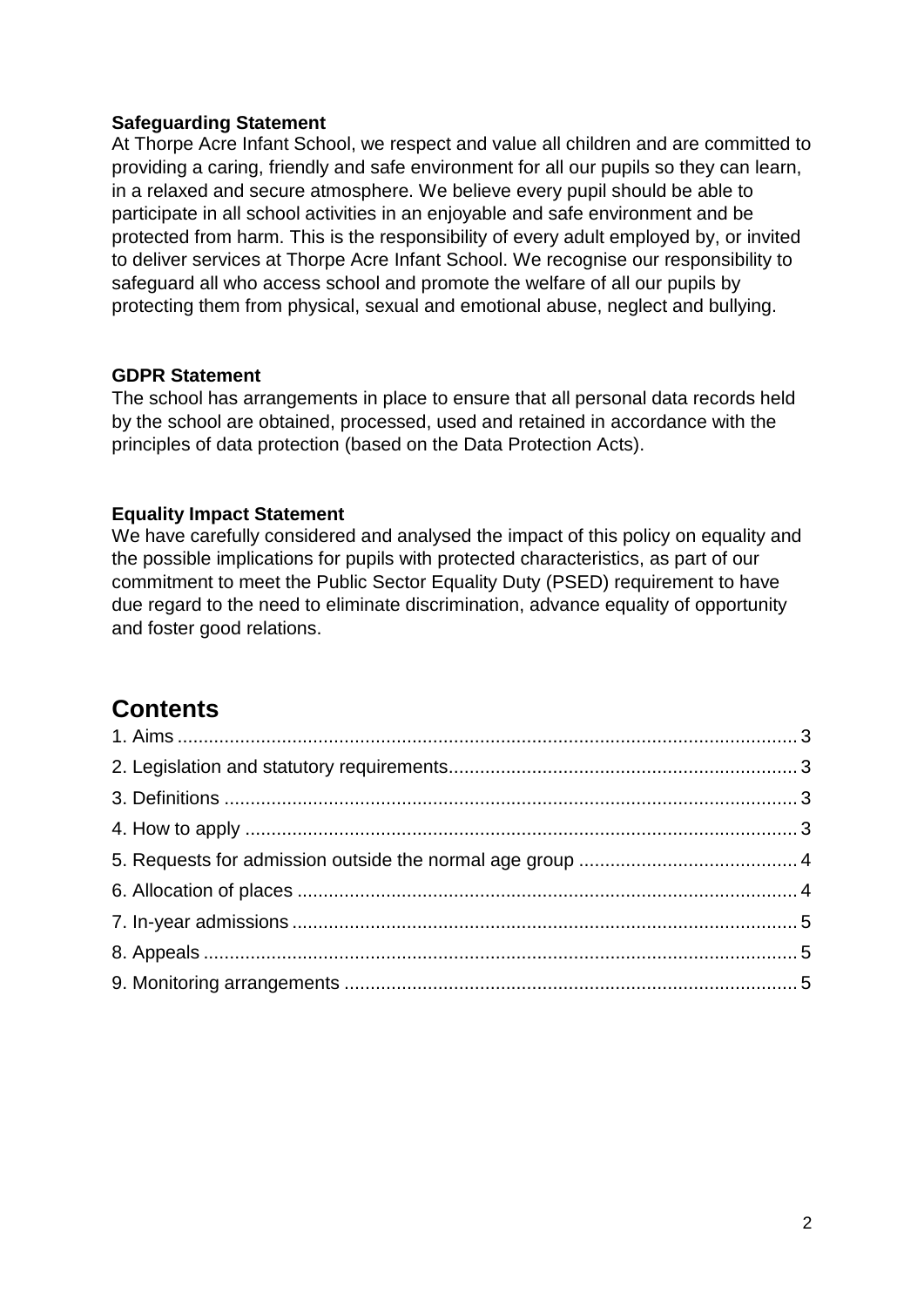#### **1. Aims**

This policy aims to:

- Explain how to apply for a place at the school
- Set out the school's arrangements for allocating places to the pupils who apply
- Explain how to appeal against a decision not to offer your child a place.

#### <span id="page-2-0"></span>**2. Legislation and statutory requirements**

This policy is based on the following advice from the Department for Education (DfE):

- [School Admissions Code](https://www.gov.uk/government/publications/school-admissions-code--2)
- [School Admission Appeals Code](https://www.gov.uk/government/publications/school-admissions-appeals-code)

The school is required to comply with these codes, and with the law relating to admissions as set out in the [School Standards and Framework Act 1998.](http://www.legislation.gov.uk/ukpga/1998/31/contents)

#### <span id="page-2-1"></span>**3. Definitions**

**The normal admissions round is the period during which parents can apply for statefunded school places at the school's normal point of entry, using the common application form provided by Leicestershire County Council.** 

**Looked after children** are children who, at the time of making an application to a school, are:

- In the care of a local authority, or
- Being provided with accommodation by a local authority in exercise of its social services functions.

**Previously looked after children** are children who were looked after, but ceased to be so because they:

- Were adopted under the Adoption Act 1976 or the Adoption and Children Act 2002, or
- Became subject to a child arrangements order or
- Became subject to a special guardianship order.

#### <span id="page-2-2"></span>**4. How to apply**

For applications in the normal admissions round you should use the application form provided by Leicestershire County Council: [https://www.leicestershire.gov.uk/popular](https://www.leicestershire.gov.uk/popular-now/apply-for-a-primary-school-place)[now/apply-for-a-primary-school-place.](https://www.leicestershire.gov.uk/popular-now/apply-for-a-primary-school-place) You can use this form to express your preference for a minimum of 3 state-funded schools, in rank order.

You will receive an offer for a school place directly from Leicestershire local authority.

*Please note:* as we are a Infant school, we only admit pupils in EYFS; Year 1 and Year 2. Pupils attending Thorpe Acre Infant School will not transfer automatically into Thorpe Acre Junior School. A separate application must be made for a place.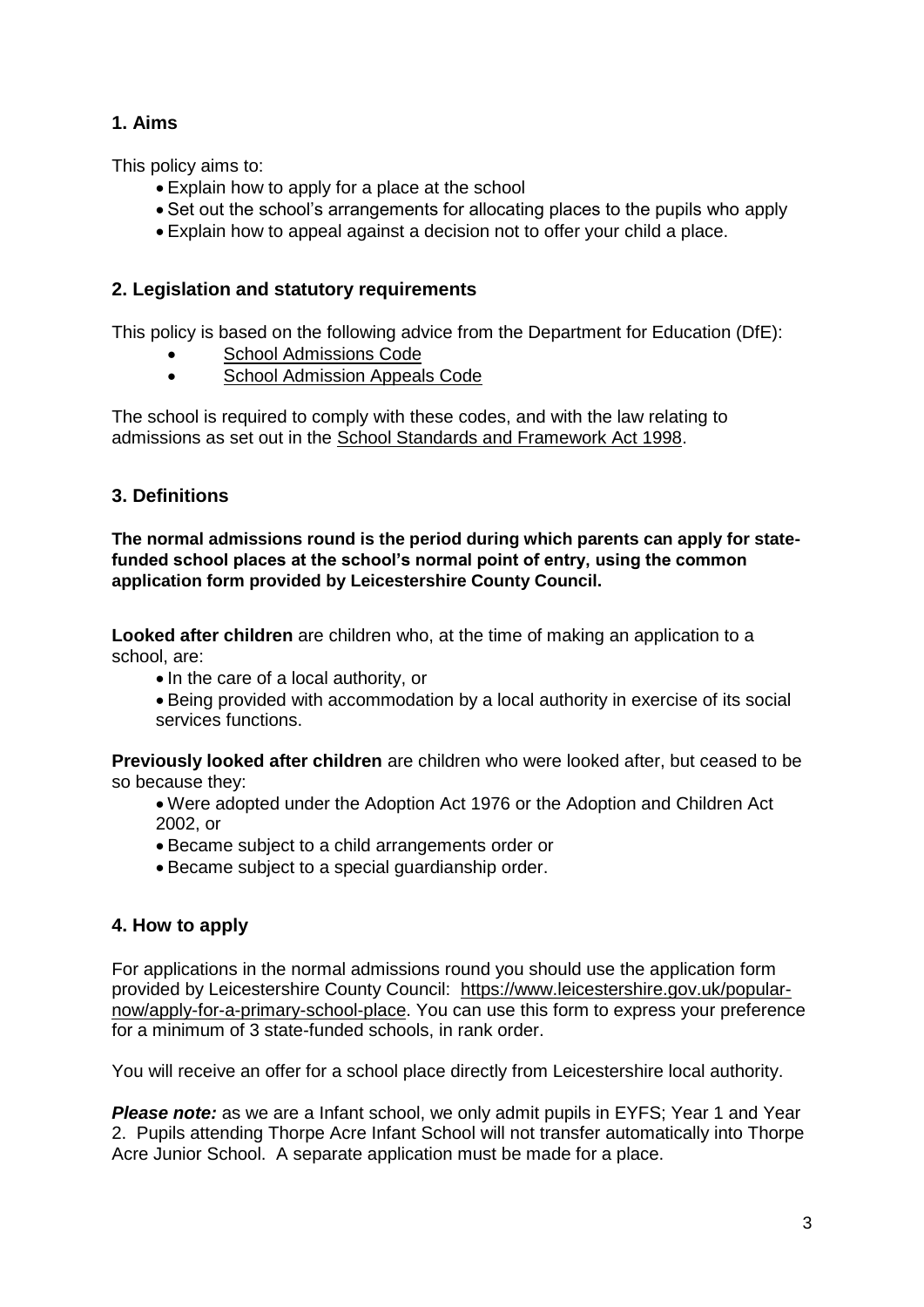#### <span id="page-3-0"></span>**5. Requests for admission outside the normal age group**

Parents are entitled to request a place for their child outside of their normal age group.

Decisions on requests for admission outside the normal age group will be made on the basis of the circumstances of each case and in the best interests of the child concerned. In accordance with the School Admissions Code, this will include taking account of:

- Parents' views;
- Information about the child's academic, social and emotional development;
- Where relevant, their medical history and the views of a medical professional;
- Whether they have previously been educated out of their normal age group;
- Whether they may naturally have fallen into a lower age group if it were not for being born prematurely;
- The Headteacher's views.

Wherever possible, requests for admission outside a child's normal age group will be processed as part of the main admissions round. They will be considered on the basis of the admission arrangements laid out in this policy, including the oversubscription criteria listed in section 6. Applications will not be treated as a lower priority if parents have made a request for a child to be admitted outside the normal age group.

Parents will always be informed of the reasons for any decision on the year group a child should be admitted to. Parents do not have a right to appeal if they are offered a place at the school but it is not in their preferred age group.

#### <span id="page-3-1"></span>**6. Allocation of places**

#### **6.1 Admission number**

The school has an agreed admission number of 50 per year group (totalling 150 pupils).

#### **6.2 Oversubscription criteria**

All children whose Education, Health and Care Plan (EHCP) names the school, and whose needs can be met, will be admitted before any other places are allocated.

If the school is not oversubscribed, all applicants will be offered a place.

In the event that the school receives more applications than the number of places it has available, places will be given to those children who meet the criteria set out by Leicestershire local authority until all places are filled:

| 1st             | Children who are looked after and those children who were previously looked    |
|-----------------|--------------------------------------------------------------------------------|
|                 | after children.                                                                |
| 2 <sub>nd</sub> | Pupils who live in the catchment area.                                         |
| 3rd             | Pupils who will have a brother or sister attending the same school at the same |
|                 | time at any point that they are attending.                                     |
| 4 <sup>th</sup> | Pupils who have a serious medical condition or exceptional social or domestic  |
|                 | needs that make it essential they attend the school requested. (Professional   |
|                 | documentation confirming the situation must be submitted with the application) |
| 5 <sup>th</sup> | Pupils who are attending our feeder school, Thorpe Acre Junior School, at the  |
|                 | point of application.                                                          |